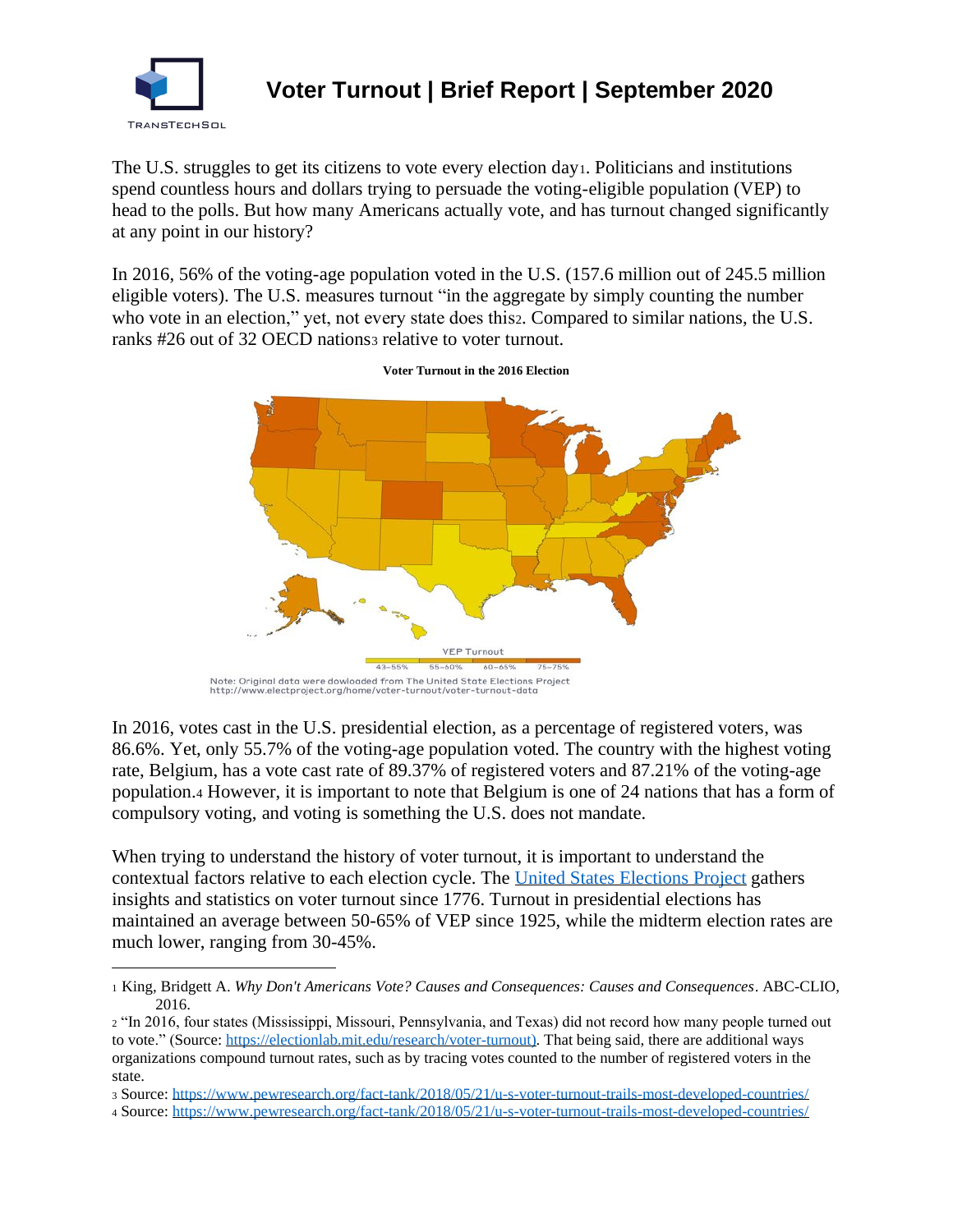

## **Voter Turnout | Brief Report | September 2020**

Midterm election turnout has been declining at a very slow rate since 1978. However, in 2018 there was a spike to 53.4% VEP turnout, as highlighted in the following graphic, as a result of increased voter turnout from the 18-29 year old population.



Professor Michael McDonald of the Elections Project states that, "Historical turnout rates are calculated from data of dubious accuracy and are at times incomplete when statistics on a class of disfranchised population -- such as white male property owners who meet a religious test - must be estimated. However, these historical turnout rates are regarded as the most accurate available."5



<sup>5</sup> Source:<http://www.electproject.org/national-1789-present>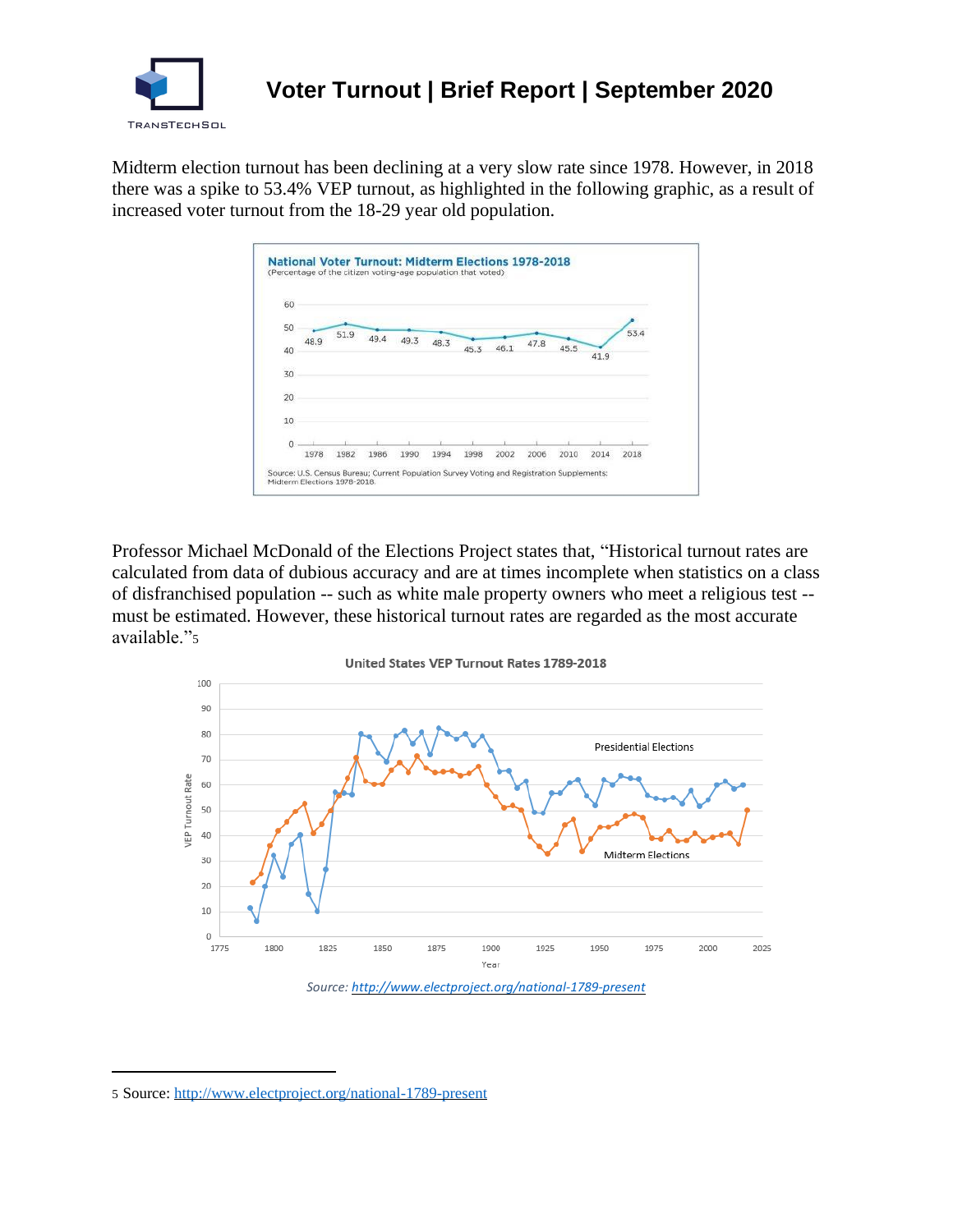

It might come as a surprise that there does not appear to be a correlation between increased voting rights legislation and voter turnout in the U.S., as demonstrated in the graphic below from TransTechSol. During 1868 and 1920 (the adoption of the 14th and 19th amendments, respectively), the total number of eligible voters increased dramatically and, as a result, both Black Americans and women were able to turnout in numbers similar to white men. Yet, based on turnout rates, this does not seem to have happened.



These insights might suggest that higher voter turnout could be the result of specific candidates, economic climate, or other social factors. Research indicates that demographics do tend to have an influence on the rate of groups that vote. The [Election Lab at MIT](https://electionlab.mit.edu/research/voter-turnout) studies this influence and notes that "a [long history of political science research](https://books.google.com/books/about/Who_Votes.html?id=XmspYgn-syYC) has shown the following demographic factors are associated with higher levels of voter turnout: more education, higher income, older age, and being married," as seen in the graphic below.

| <b>VOTER TURNOUT</b>             |     |
|----------------------------------|-----|
| <b>EDUCATION</b>                 |     |
| High School Grad or less         | 44% |
| More than high school            | 77% |
| INCOME                           |     |
| Family income less than \$50,000 | 50% |
| Family income more than \$50,000 | 69% |
| AGE                              |     |
| $18 - 30$                        | 44% |
| $31 - 60$                        | 62% |
| $60+$                            | 72% |
| <b>MARITAL STATUS</b>            |     |
| Married                          | 69% |
| Not married                      | 51% |
| SEX                              |     |
| Men                              | 58% |
| Women                            | 63% |
| RACE/ETHNICICTY                  |     |
| White                            | 65% |
| Black                            | 60% |
| Hispanic                         | 45% |
| Asian-American                   | 47% |
| All others                       | 46% |

*Source[: https://electionlab.mit.edu/research/voter-turnout](https://electionlab.mit.edu/research/voter-turnout)*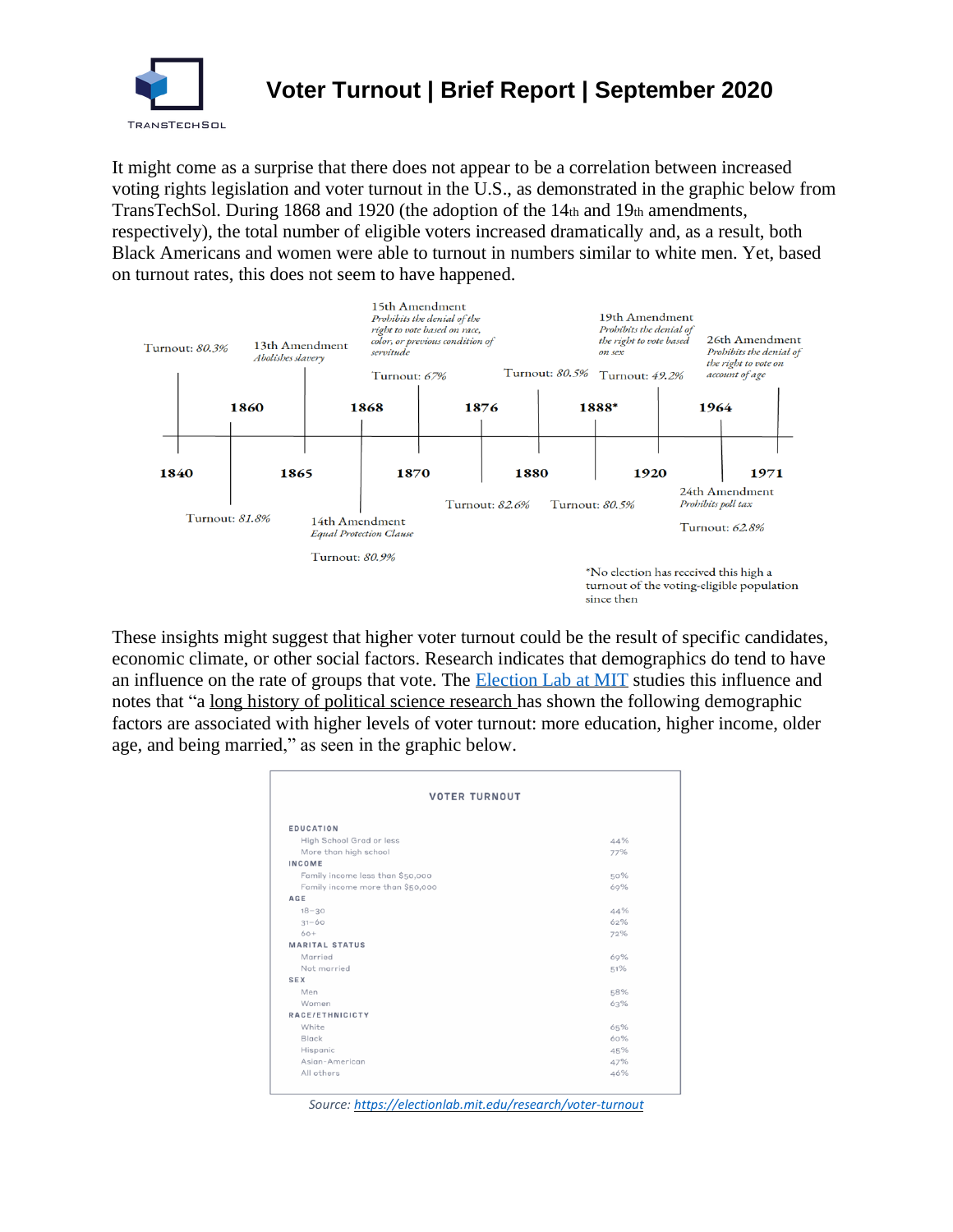

The following graphics highlight demographic shifts over time. From these trends, it is apparent that an individual is more likely to vote if they are more educated, older, wealthier, married, and white or black. The largest discrepancies in voting turnout seem to be by age.

Voter turnout is highest among those 60 years of age and older. This trend has been continuous for the last 40 years. However, across all age groups, participation increases in presidential election years and dips for midterm elections. A major priority for candidates and states is increasing the turnout rates of 18-29 year olds. This age group has participated in higher rates in not only the past two years, but also in any midterm election, across the past four decades.



Voter turnout is consistently correlated relative to education levels. The higher the level of education, the more likely a person is to participate in voting.



*Source[: https://electionlab.mit.edu/research/voter-turnout](https://electionlab.mit.edu/research/voter-turnout)*